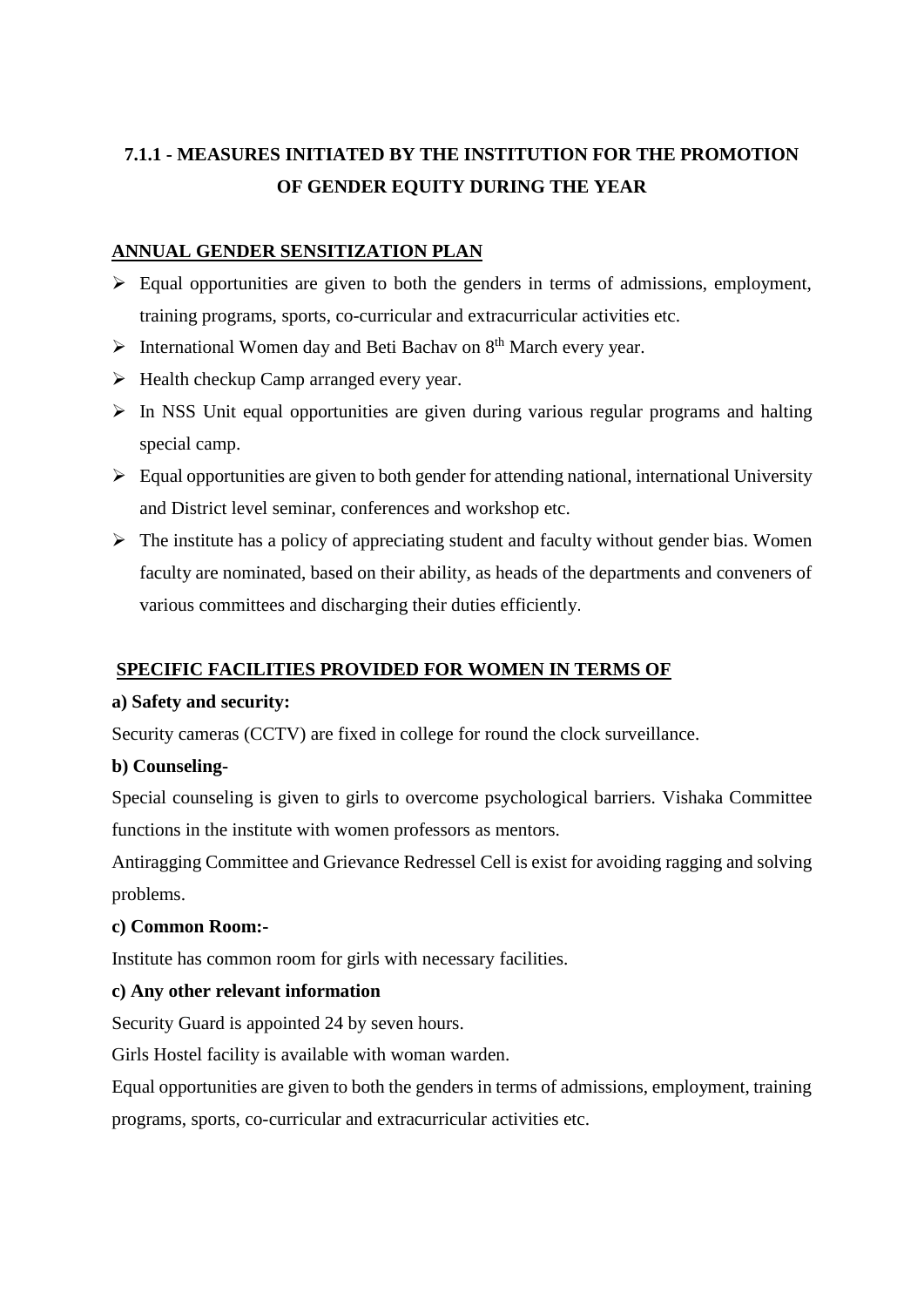

CCTV CAMERA OUTDOOR CCTV CAMERA INDOOR



# CCTV CAMERA OUTDOOR CCTV CONTROL ROOM



COUNSELLING CELL GIRLS COMMAON ROOM